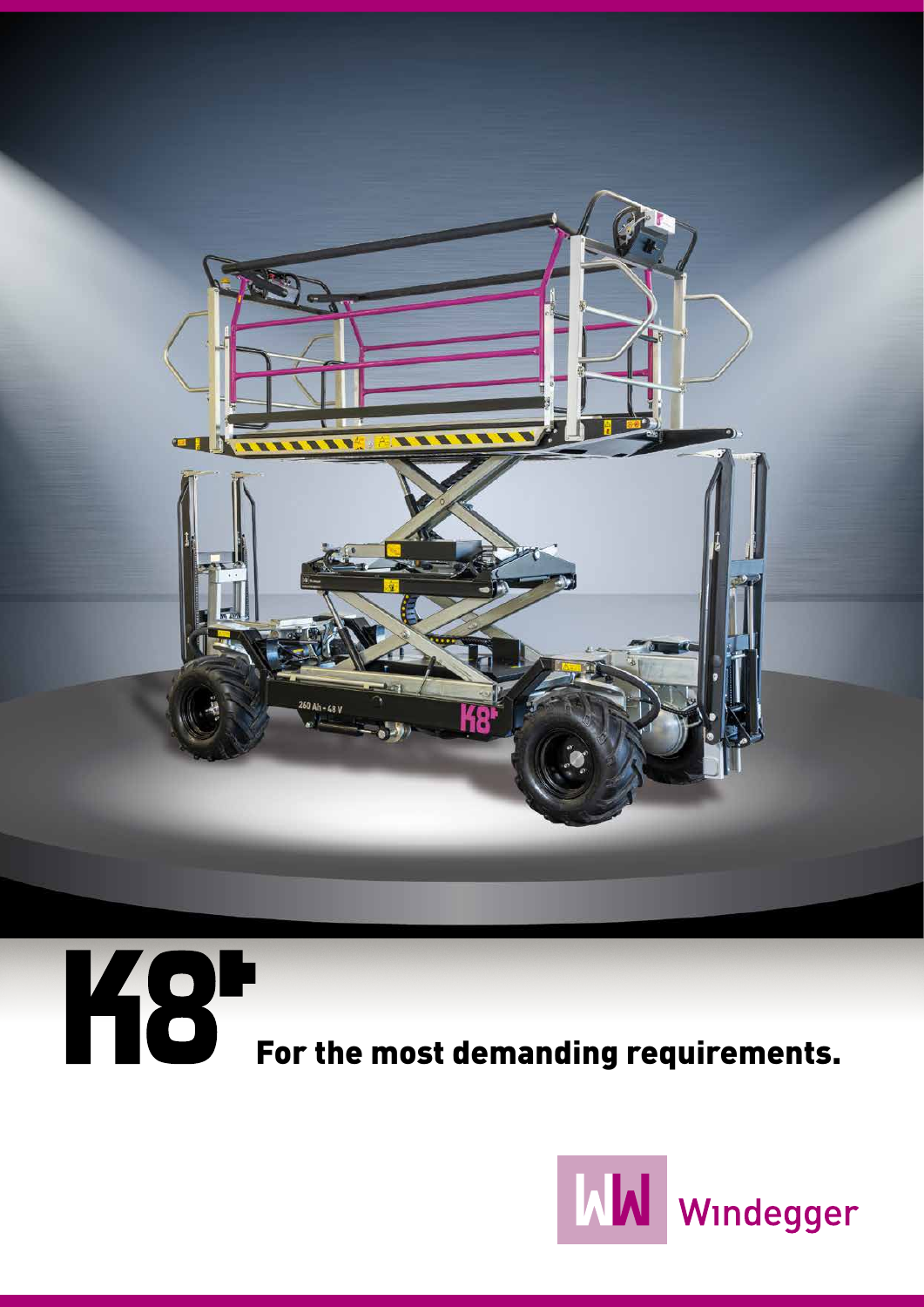



# **K8\***

## Powerful

Our flagship K8+ is the **strongest lifting platform** on the market and has been designed for the most demanding requirements in the field. The unique certified **travel inclination of 58%and slope inclination of 30%** guarantee safe working at all times, while the large tyres provide **optimum handling** on all surfaces. The K8+ is equipped as standard with **allwheel drive** with **processor-controlled traction** as well as **single wheel steering**.

A sophisticated steering system guarantees outstanding agility and manoeuvrability.



#### Safe

The machine's **extremely low centre of gravity** and numerous technical details make it **extremely safe** in operation, protecting you and your workers from accident: **The chain hoist** is integrated into the platform, thus allowing operators to move freely while preventing tripping accidents. An **automatic swing guard** while the machine is stationary further increases stability.

All Windegger machines including the K8+ are examined independently and are **certified** according to current **European Union regulations**.

## High performance

The K8+ has a **revised lifting system** that guarantees smooth delivery of large crates onto the platform. The chain hoist embedded into the forklift makes it both easier and safer to load and unload large crates, particularly on **sloping terrain**. This system is unique.

The ultra-high-performance 48-volt tubular batteries with 12.5 kWh ensure high mobility while our drive technology provides exceptional energy savings, protecting the batteries and providing **multi-day work performance**.

### **Comfortable**

The 2.5 m **extra-long platform** makes provides plenty of room for working. The **two control positions** (front and back) ensure comfortable operation when driving, meaning the machine can always be controlled **in the forward direction**.

The clear control unit display provides useful information about the machine while, through our innovative **Windegger Connect system**, the performance data for your vehicle is under your control at all times.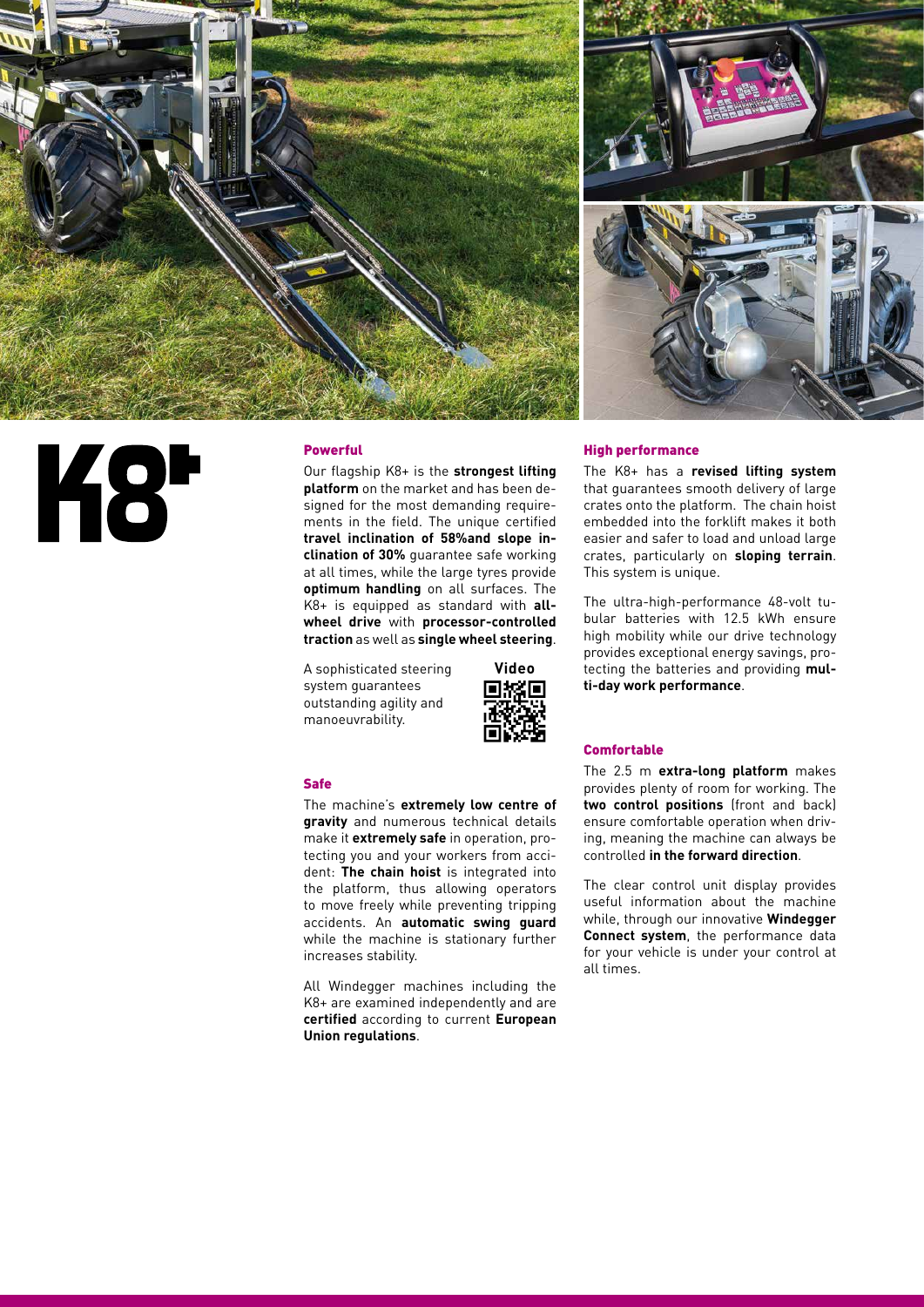

# Make the most of the advantages:

 $\sqrt{}$  Highest certified inclination on the market

- $\sqrt{ }$  Maximum platform height of 2.8 m
- $\sqrt{\phantom{a}}$  Extra-long working platform of 2.5 m